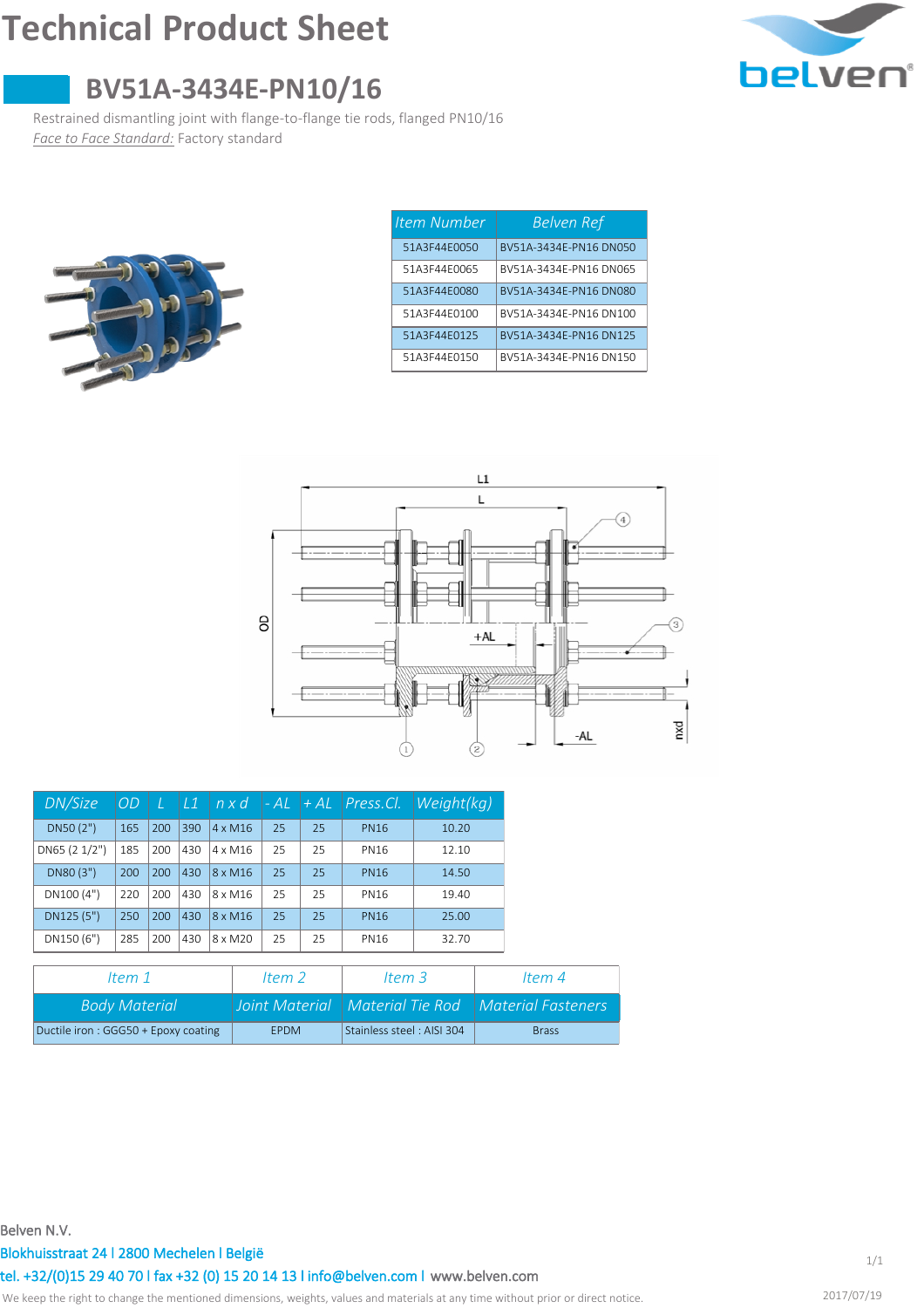# **Technical Product Sheet**



## **BV51A-3434E-PN10**

Restrained dismantling joint with flange-to-flange tie rods, flanged PN10 *Face to Face Standard:* Factory standard



| <b>Item Number</b> | <b>Belven Ref</b>      |
|--------------------|------------------------|
| 51A2F44F0200       | BV51A-3434F-PN10 DN200 |
| 51A2F44F0250       | BV51A-3434F-PN10 DN250 |
| 51A2F44F0300       | BV51A-3434F-PN10 DN300 |
| 51A2F44F0350       | BV51A-3434F-PN10 DN350 |
| 51A2F44F0400       | BV51A-3434F-PN10 DN400 |
| 51A2F44F0450       | BV51A-3434F-PN10 DN450 |
| 51A2F44F0500       | BV51A-3434F-PN10 DN500 |
| 51A2F44F0600       | BV51A-3434F-PN10 DN600 |
| 51A2F44F0700       | BV51A-3434F-PN10 DN700 |



| DN/Size     | OD  |     | L1  | $n \times d$         | - AL | $+AL$ | Press.Cl.   | Weight(kg) |
|-------------|-----|-----|-----|----------------------|------|-------|-------------|------------|
| DN200 (8")  | 340 | 200 | 430 | 8 x M20              | 25   | 25    | <b>PN10</b> | 36.70      |
| DN250 (10") | 400 | 200 | 430 | 12 x M <sub>20</sub> | 25   | 25    | <b>PN10</b> | 51.60      |
| DN300 (12") | 455 | 220 | 470 | $12 \times M20$      | 25   | 25    | <b>PN10</b> | 72.00      |
| DN350 (14") | 505 | 220 | 470 | 16 x M20             | 25   | 25    | <b>PN10</b> | 79.00      |
| DN400 (16") | 565 | 245 | 470 | 16 x M24             | 25   | 25    | <b>PN10</b> | 118.00     |
| DN450 (18") | 615 | 260 | 470 | 20 x M <sub>24</sub> | 25   | 25    | <b>PN10</b> | 163.00     |
| DN500 (20") | 670 | 275 | 470 | 20 x M <sub>24</sub> | 25   | 25    | <b>PN10</b> | 180.00     |
| DN600 (24") | 780 | 275 | 500 | 20 x M27             | 25   | 25    | <b>PN10</b> | 220.00     |
| DN700 (28") | 895 | 275 | 500 | 24 x M27             | 25   | 25    | <b>PN10</b> | 257.00     |

| ltem 1                              | Item $2$    | Item $3$                  | Item $4$                                               |
|-------------------------------------|-------------|---------------------------|--------------------------------------------------------|
| <b>Body Material</b>                |             |                           | Joint Material   Material Tie Rod   Material Fasteners |
| Ductile iron: GGG50 + Epoxy coating | <b>FPDM</b> | Stainless steel: AISI 304 | <b>Brass</b>                                           |

#### **Belven N.V.**

### **Blokhuisstraat 24 l 2800 Mechelen l België**

**[www.belven.com](http://www.belven.com) tel. +32/(0)15 29 40 70 l fax +32 (0) 15 20 14 13 l info@belven.com l**